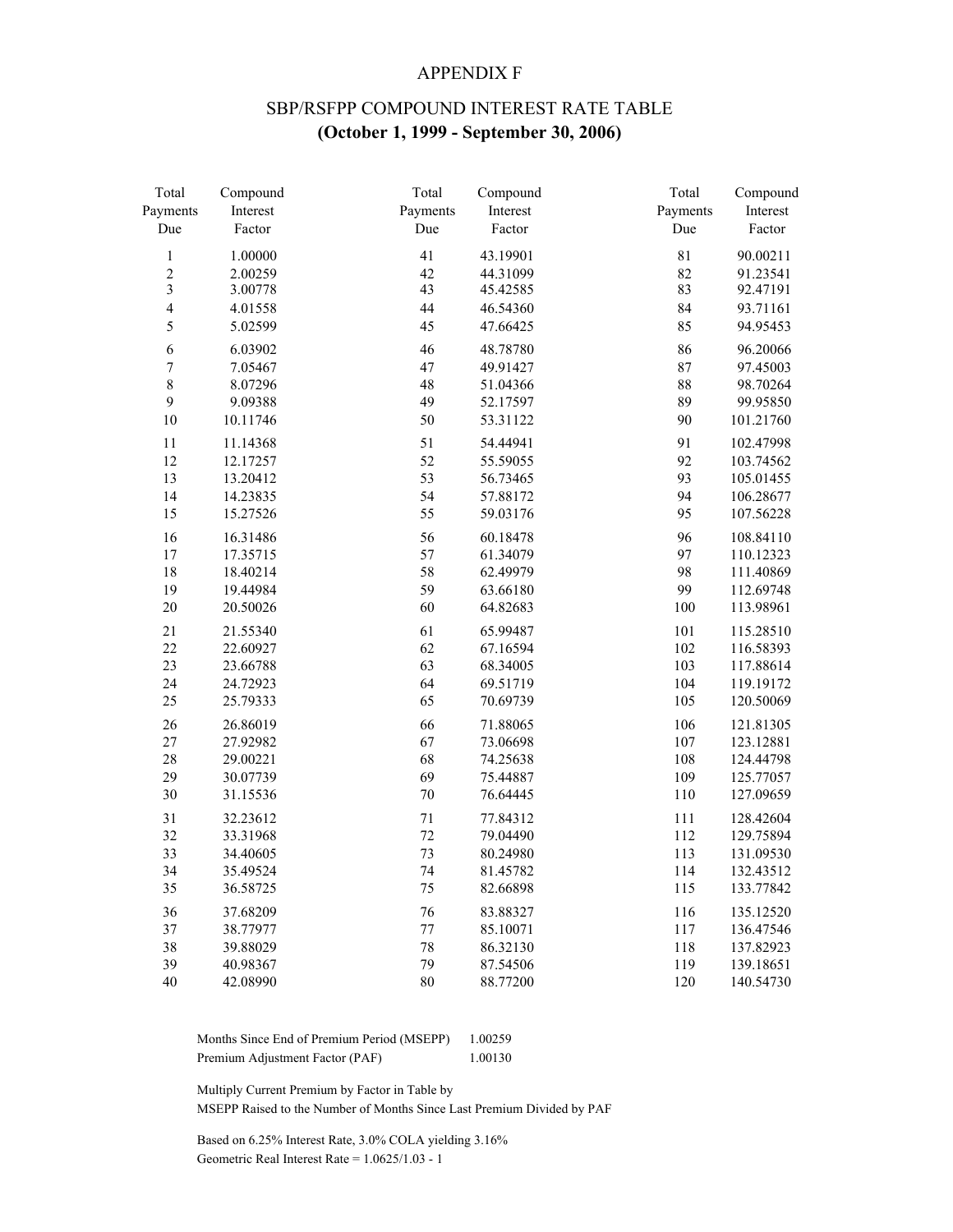#### APPENDIX F

# SBP/RSFPP COMPOUND INTEREST RATE TABLE **(October 1, 1999 - September 30, 2006)**

| Total    | Compound  | Total    | Compound  | Total    | Compound  |
|----------|-----------|----------|-----------|----------|-----------|
| Payments | Interest  | Payments | Interest  | Payments | Interest  |
| Due      | Factor    | Due      | Factor    | Due      | Factor    |
| 121      | 141.91163 | 161      | 199.48470 | 201      | 263.33923 |
| 122      | 143.27949 | 162      | 201.00179 | 202      | 265.02185 |
| 123      | 144.65089 | 163      | 202.52283 | 203      | 266.70883 |
| 124      | 146.02585 | 164      | 204.04780 | 204      | 268.40019 |
| 125      | 147.40437 | 165      | 205.57673 | 205      | 270.09593 |
| 126      | 148.78647 | 166      | 207.10962 | 206      | 271.79606 |
| 127      | 150.17215 | 167      | 208.64648 | 207      | 273.50061 |
| 128      | 151.56142 | 168      | 210.18733 | 208      | 275.20957 |
| 129      | 152.95430 | 169      | 211.73217 | 209      | 276.92296 |
| 130      | 154.35078 | 170      | 213.28102 | 210      | 278.64079 |
| 131      | 155.75089 | 171      | 214.83388 | 211      | 280.36308 |
| 132      | 157.15462 | 172      | 216.39076 | 212      | 282.08982 |
| 133      | 158.56199 | 173      | 217.95169 | 213      | 283.82105 |
| 134      | 159.97301 | 174      | 219.51665 | 214      | 285.55676 |
| 135      | 161.38769 | 175      | 221.08568 | 215      | 287.29698 |
| 136      | 162.80603 | 176      | 222.65877 | 216      | 289.04170 |
| 137      | 164.22805 | 177      | 224.23594 | 217      | 290.79094 |
| 138      | 165.65376 | 178      | 225.81720 | 218      | 292.54472 |
| 139      | 167.08316 | 179      | 227.40256 | 219      | 294.30305 |
| 140      | 168.51627 | 180      | 228.99202 | 220      | 296.06594 |
| 141      | 169.95310 | 181      | 230.58561 | 221      | 297.83339 |
| 142      | 171.39364 | 182      | 232.18333 | 222      | 299.60542 |
| 143      | 172.83793 | 183      | 233.78519 | 223      | 301.38205 |
| 144      | 174.28595 | 184      | 235.39120 | 224      | 303.16329 |
| 145      | 175.73773 | 185      | 237.00137 | 225      | 304.94914 |
| 146      | 177.19327 | 186      | 238.61572 | 226      | 306.73962 |
| 147      | 178.65259 | 187      | 240.23425 | 227      | 308.53474 |
| 148      | 180.11569 | 188      | 241.85698 | 228      | 310.33452 |
| 149      | 181.58258 | 189      | 243.48392 | 229      | 312.13896 |
| 150      | 183.05327 | 190      | 245.11507 | 230      | 313.94808 |
| 151      | 184.52778 | 191      | 246.75045 | 231      | 315.76188 |
| 152      | 186.00610 | 192      | 248.39007 | 232      | 317.58039 |
| 153      | 187.48826 | 193      | 250.03394 | 233      | 319.40361 |
| 154      | 188.97427 | 194      | 251.68207 | 234      | 321.23156 |
| 155      | 190.46412 | 195      | 253.33447 | 235      | 323.06425 |
| 156      | 191.95784 | 196      | 254.99116 | 236      | 324.90169 |
| 157      | 193.45542 | 197      | 256.65214 | 237      | 326.74389 |
| 158      | 194.95689 | 198      | 258.31743 | 238      | 328.59087 |
| 159      | 196.46225 | 199      | 259.98703 | 239      | 330.44263 |
| 160      | 197.97152 | 200      | 261.66096 | 240      | 332.29920 |

| Months Since End of Premium Period (MSEPP) | 1.00259 |
|--------------------------------------------|---------|
| Premium Adjustment Factor (PAF)            | 1.00130 |

Multiply Current Premium by Factor in Table by

MSEPP Raised to the Number of Months Since Last Premium Divided by PAF

 Based on 6.25% Interest Rate, 3.0% COLA yielding 3.16% Geometric Real Interest Rate = 1.0625/1.03 - 1